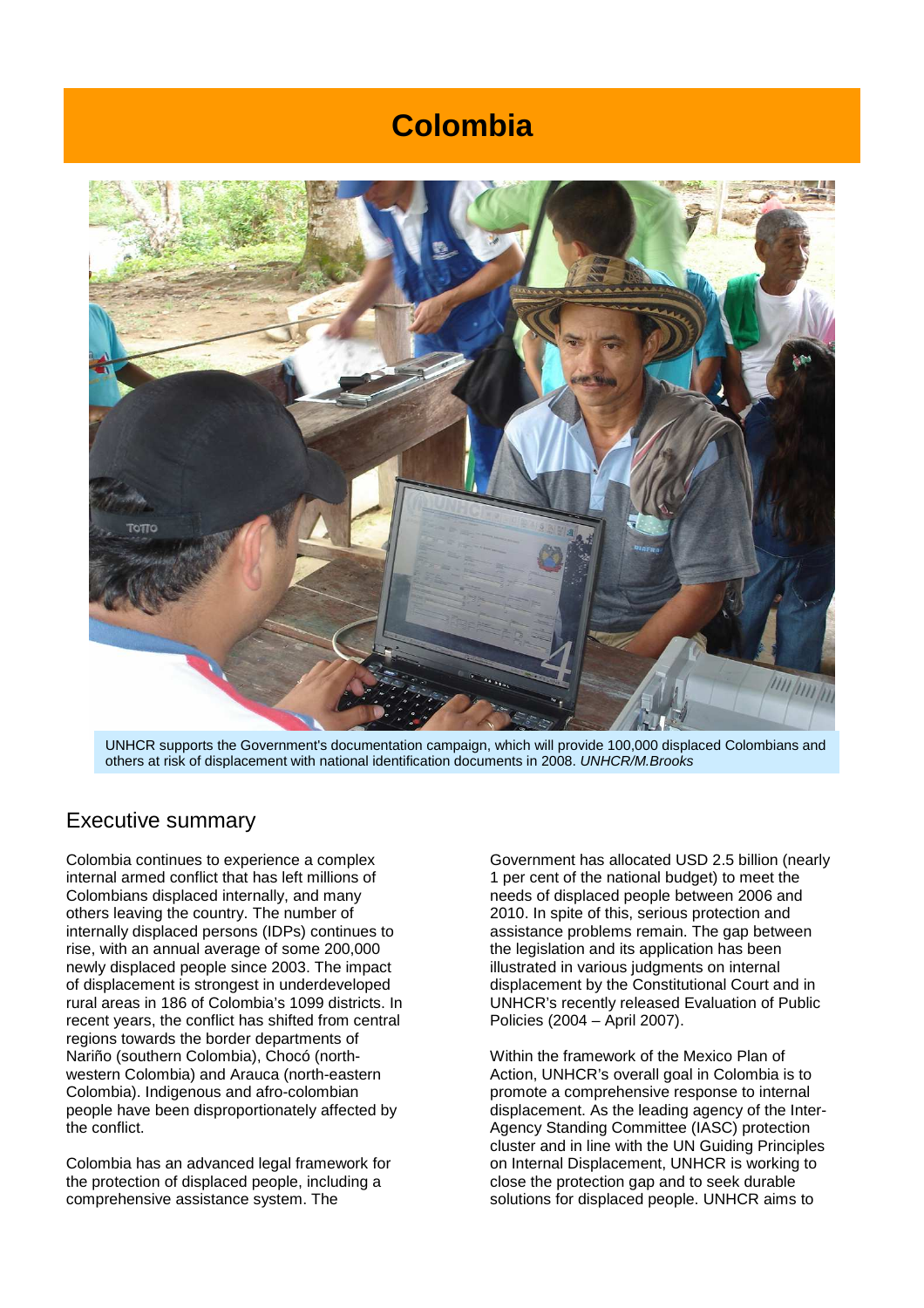strengthen national protection mechanisms, supporting the State or other relevant actors.

In 2008, UNHCR's operation will be consolidated focusing on the most affected areas and strengthening the protection capacity in the field. A priority will be to promote a substantial increase in the allocation of resources by the State for displacement issues. The main protection needs of IDPs will be addressed through providing identification documents to 100,000 Colombians that are displaced or at risk

of displacement and by integrating 50,000 displaced children into the Colombian education system.

The most critical challenges will be the ongoing conflict and the weak presence of the State and civil society in many areas of displacement.

| Title                        | Comprehensive protection response to IDPs in Colombia |  |
|------------------------------|-------------------------------------------------------|--|
| <b>Population of concern</b> | IDPs*, of whom 470,000 directly assisted by UNHCR     |  |
| Time frame                   | January to December 2008                              |  |
| Total requirements           | USD 18,719,715                                        |  |

\* According to the Constitutional Court of Colombia, there is a discrepancy between the real number of displaced people and the number given by the national registration system (2.2 million). The Court cites the Director of the Agencia Presidencial para la Acción Social y la Cooperación Internacional who acknowledged that the number of IDPs in Colombia is close to three million (Order of Compliance 218, dated 11 August 2006, related to the landmark Judgment T-025).

### Main objectives

UNHCR will seek to close the protection gap, primarily through strengthening national protection mechanisms. The three main objectives of this effort will be to:

- Contribute to the prevention of forced displacement;
- Promote protection and assistance of IDPs; and
- Foster durable solutions for IDPs.

### Strategy and activities

To achieve its objectives, UNHCR will use three primary implementation mechanisms:

- **Consolidate the legal and public policy framework and strengthen institutional capacity:** UNHCR will work with Colombian authorities to refine further the legal and public policy framework governing the protection of displaced people, as well as to build the State's institutional capacity to comply fully with its responsibilities, in particular at regional and local levels in key regions.
- **Strengthen the capacity of IDP and community groups:** UNHCR will strengthen the capacity of IDP and



A suburb of Bogotá where displaced people settle. Due to displacement, many children are behind in school. UNHCR / P. **Smith**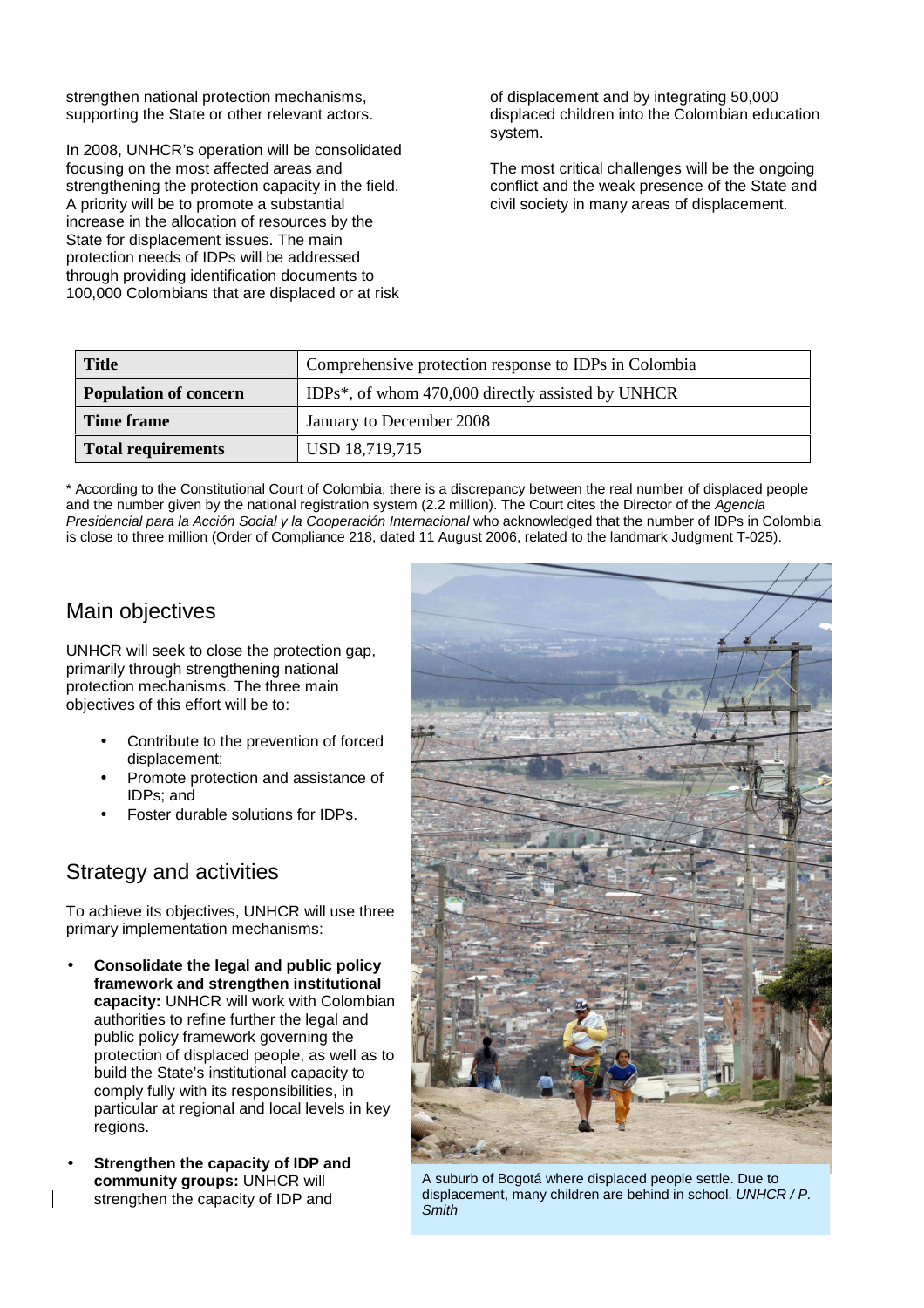- community groups to ensure that the displaced, returnees and the population at risk of displacement can effectively demand their rights, including through their participation in the building of public policies and accessing social programmes.
- **Reinforce the State's supervisory and compliance mechanisms:** UNHCR will provide support to strengthen domestic supervisory mechanisms in order to identify protection gaps and problems in protection delivery and recommend corrective measures so that the State's response to displacement is consistent with its obligations.

In 2008, UNHCR will target 50 districts that have been most affected by displacement in the last three years, including several where it currently has no or very limited activities. In areas where UNHCR has no physical presence, it will reinforce strategic alliances with key partners such as the Ombudsman's Office. the Prosecutor's Office, Pastoral Social, ICRC, OHCHR and local NGOs, as well as through the

In 2008, UNHCR will consolidate its operation, reinforcing field offices and focusing on areas most affected by displacement. The Office will shift its operational structure so that the ratio of field staff increases from 52 to 60 per cent, and will allocate more resources to regional initiatives. In line with the regional approach of the Colombia situation, the field office in Barrancabermeja will be closed and a field

IASC Protection Thematic Group (cluster).

During the year, UNHCR will focus on critical issues for displaced people and communities at a high risk of displacement. These include providing official identification documents as a means of prevention and protection; protection of property, including land and housing; ensuring access to primary education; and safeguarding the rights of indigenous and afro-colombian people. UNHCR



When Sterling joined the UNHCR Learning Circle, a initiative to help displaced children catch up in school, he could barely read and write. His progress since then has his teachers hoping that he will be able to join the mainstream school soon. UNHCR / P. Smith

will also increasingly emphasize regional initiatives to ensure a coherent response to the Colombia situation, including border monitoring, contingency planning and the promotion of indigenous rights.

2008 will be a critical year in the development and implementation of policies related to displacement due to the assumption of functions by new governors, mayors and local councils in all parts of the country for a four-year term. UNHCR will play a fundamental role in ensuring that the multi-annual action plans developed by each governor, mayor and line ministry fully involves displaced people.

office will be established in Arauca to reinforce border monitoring with the Bolivarian Republic of Venezuela. UNHCR will also continue to prioritize its participation in the IASC mechanism (cluster approach) as a means to ensure an increased participation in displacement issues by other UN agencies and other international actors recognizing the Office's limited mandate and capacity, particularly to meet the development needs of displaced people. Particular attention will be paid to strengthen ties with UNICEF and WHO/PAHO in the education and health sectors, as well as other UN agencies in Colombia.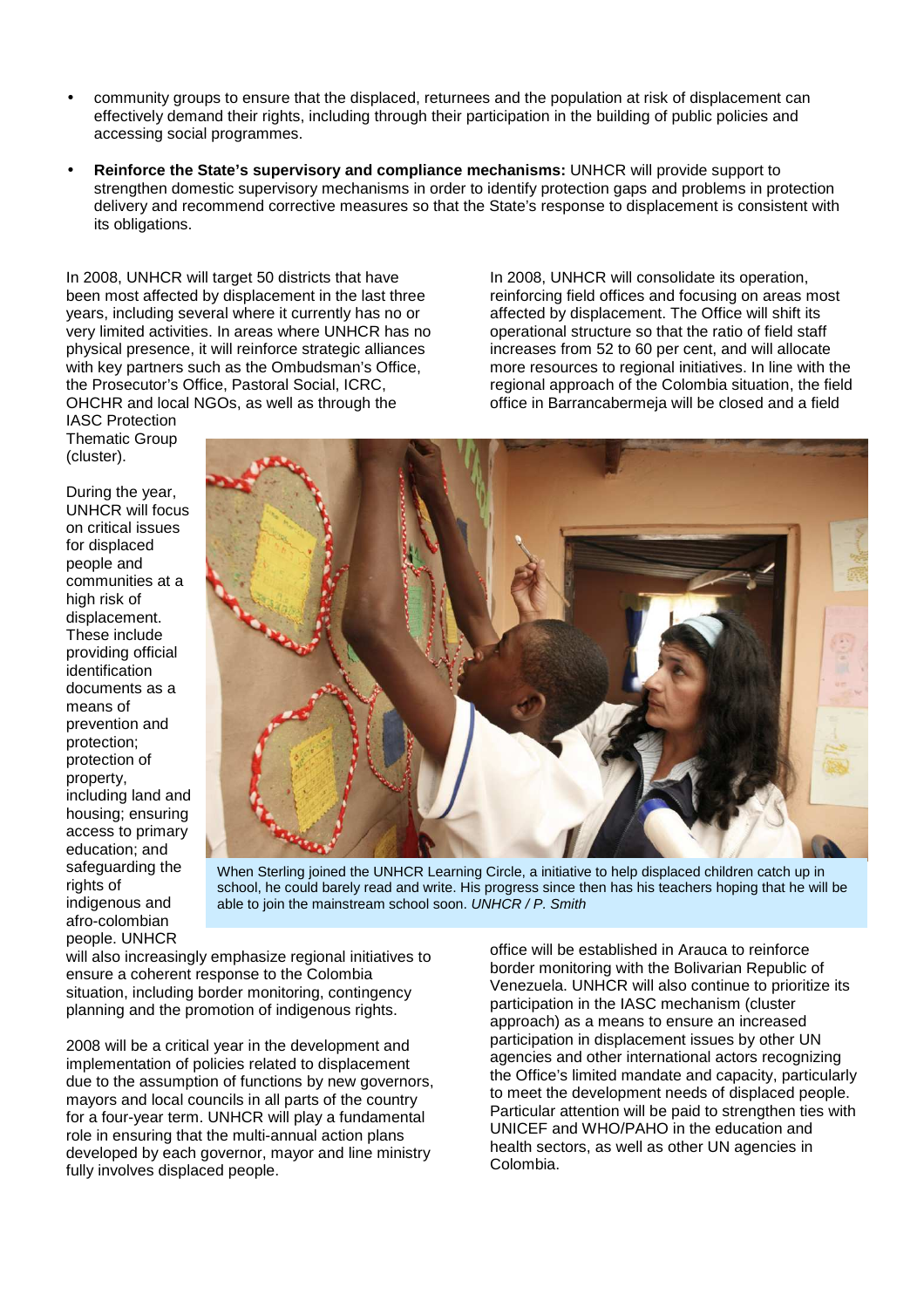## **Challenges**

In certain areas of Colombia, the internal conflict makes it difficult for humanitarian agencies to reach affected communities. In spite of the demobilization of paramilitary structures, the emergence of new irregular armed groups is causing renewed insecurity in some areas of the country.

Many displaced people live in isolated border areas where the presence of the State is weak or does not exist. This complicates UNHCR's goal of ensuring that the protection gap is reduced through the reinforcement of State structures.

### Partners

**Government partners**: Consejería Presidencial para la Equidad de la Mujer, Contraloría General de la Nación, Defensoría del Pueblo, Departamento Administrativo del Sistema de Prevención, Atención y Recuperación de Desastres de Antioquia, Gobernación de Antioquia, Gobernación de Nariño, Gobernación de Santander, Gobernación del Guaviare, Gobernación del Meta, Gobernación del Putumayo, Instituto Colombiano de Desarrollo Rural, Ministerio de Educación Nacional, Ministerio de la Protección Social, Ministerio del Interior y Justicia, Ministerio del Ambiente y Vivienda, Secretaría de Educación Gobernación de Antioquia, Personería Municipal Soacha, Procuraduría General de la Nación, Programa Presidencial Colombia Joven, Registraduría Nacional del Estado Civil, Unidad Técnica Conjunta /Acción Social

### Key targets

- Population of concern directly assisted by UNHCR and its partners increase from 350,000 to 470,000
- The amount of resources allocated by the State to displacement issues increases by 20 per cent
- 50 per cent of the provinces and districts most affected by displacement have in place integrated action plans for displacement (PIUs)
- 100,000 Colombians who are displaced or at risk of displacement are issued national identification documents
- 100,000 hectares of land belonging to some 80,000 families who are displaced or at risk of displacement are protected
- 50,000 displaced children are integrated into the education system
- Policies on integrating displaced children, youth, older people and people with disabilities into government programming are adopted by four government ministries
- Policies to protect indigenous and afro-colombian communities that are displaced or at risk of displacement are adopted by at least five relevant authorities
- 1,000 members of the armed forces are trained by UNHCR on their protection role in key regions for prevention of displacement and protection of IDPs
- IASC Protection Groups are operational in at least six regions severely affected by forced displacement and operational partnerships are established with at least five UN agencies

**NGO implementing partners:** Caritas Medellín, Catholic Relief Services, Comitato Internazionale per lo Sviluppo dei Popoli, Consultoría para los Derechos Humanos y el Desplazamiento, Fundación Mujer y Futuro, Instituto Latinoamericano de Servicios Legales Alternativos, Liga de Mujeres Desplazadas, Organización Nacional Indígena de Colombia, Opción Legal, Opportunity International, Secretariado Nacional de Pastoral Social

**Others:** IOM, WFP, UNICEF, UNDP, PAHO/WHO, UNHCHR, ICRC

Cluster leads: Protection – UNHCR, Emergency assistance and basic services – UNICEF, WFP, PAHO/WHO (rotating), Early recovery – UNDP, IOM (joint)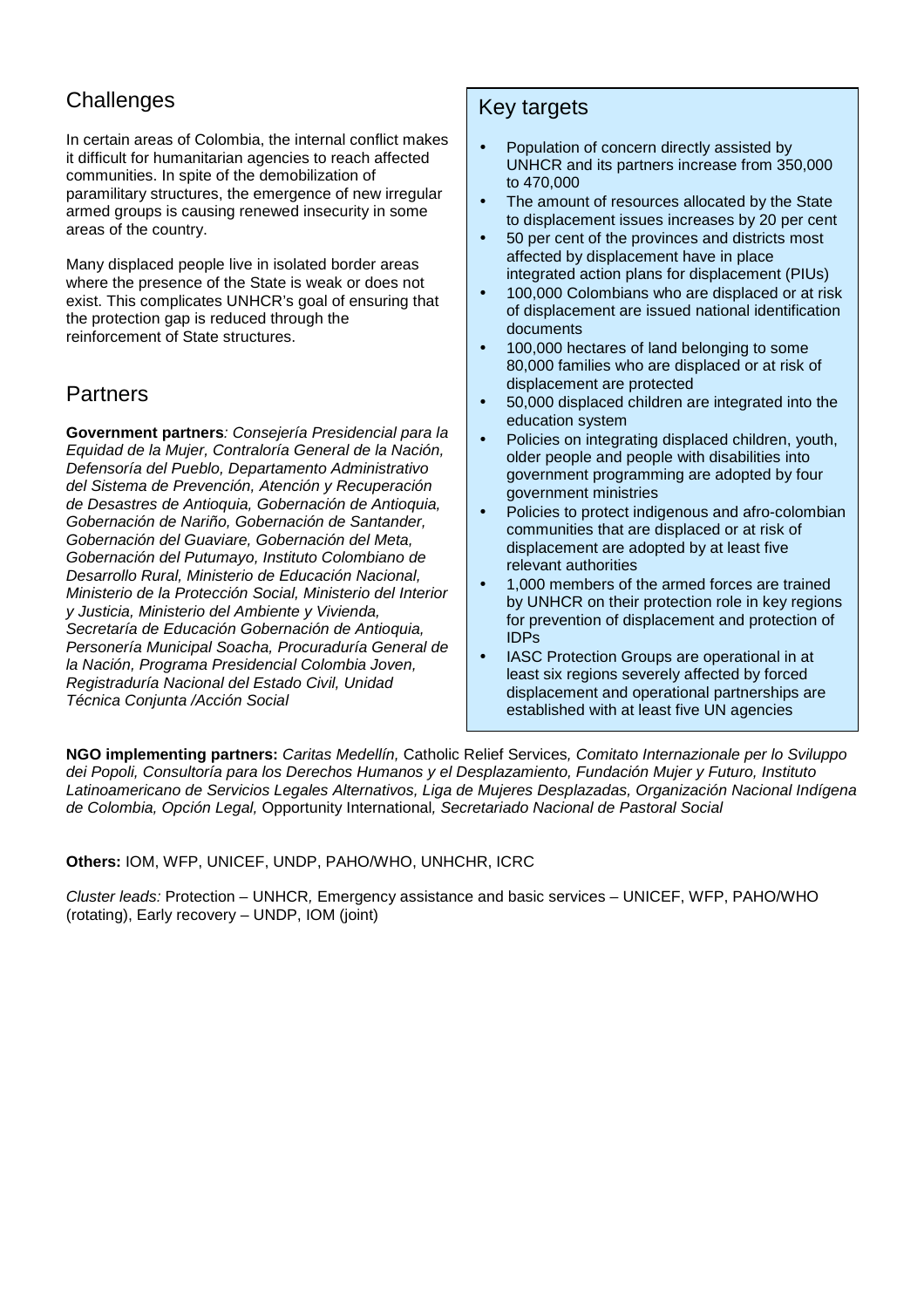## Total requirements

| <b>Budget - 2008</b>                    |            |  |
|-----------------------------------------|------------|--|
| <b>Activities and services</b>          | <b>USD</b> |  |
| Protection, monitoring and coordination | 6,478,123  |  |
| Community services                      | 2,038,943  |  |
| Crop production                         | 343,270    |  |
| Education                               | 403,741    |  |
| Income generation                       | 58,717     |  |
| Legal assistance                        | 5,392,560  |  |
| Operational support (to agencies)       | 994,645    |  |
| Shelter and other infrastructure        | 223,126    |  |
| <b>Total operations</b>                 | 15,933,125 |  |
| Support costs (7%) *                    | 1,084,729  |  |
| Programme support                       | 1,701,862  |  |
| <b>Grand total</b>                      | 18,719,715 |  |

\* A seven per cent support cost is recovered from contributions against supplementary programmes to cover indirect costs for UNHCR.